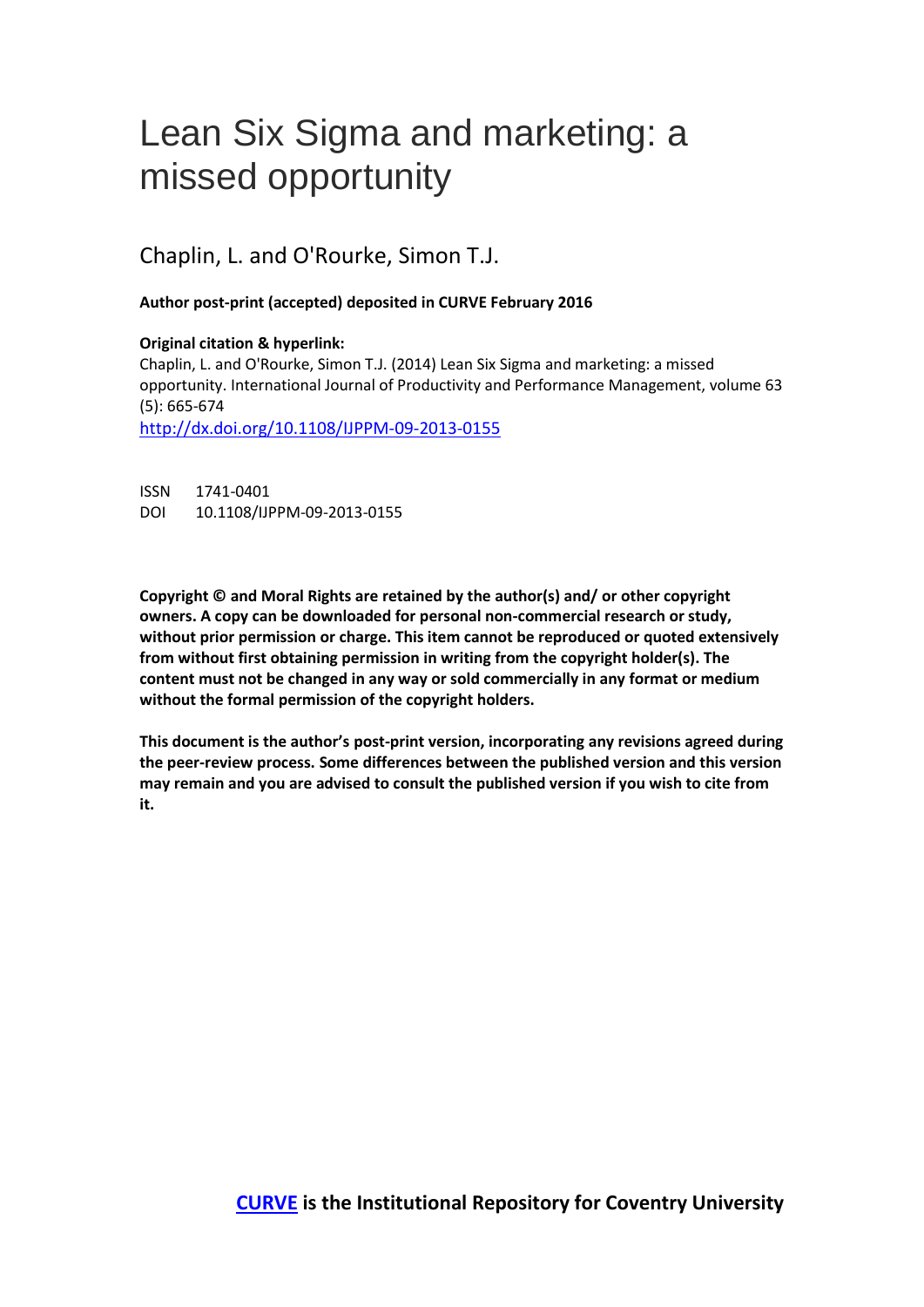**Keywords** Lean Six Sigma, Customer Voice, Six Sigma, Lean, Market Orientation, Improvement Initiatives, Corporate Social Responsibility.

# **Paper Type** Case Study

# **Introduction.**

This paper reflects on a business improvement programme that utilised the Lean Six Sigma (LSS) methodology and was conducted at a large UK ambient food manufacturing site. Briefly outlining the initiative itself the document examines the involvement of the marketing function within the business improvement project. The piece discusses the gains derived from the LSS projects and identifies gaps in potential benefits in particular the paper questions how well any potential marketing messages were exploited by the organisation. The research critically evaluates the impact that marketing function involvement could have in helping to promote the wider productivity message and its contribution to the wider Corporate Social Responsibility (CSR) strategy for the organisation. The document also suggests how the company could leverage internally focussed projects to adopt a companywide marketing orientation and use such leverage to support future Lean Six Sigma project selection and justification.

#### **Business Improvement.**

Many organisations have recognised the need to drive for continued improvement within their operations. Approaches currently used within the UK range from single point projects to whole business improvement initiatives linked to attempts at developing an improvement culture within the organisation. The tools and techniques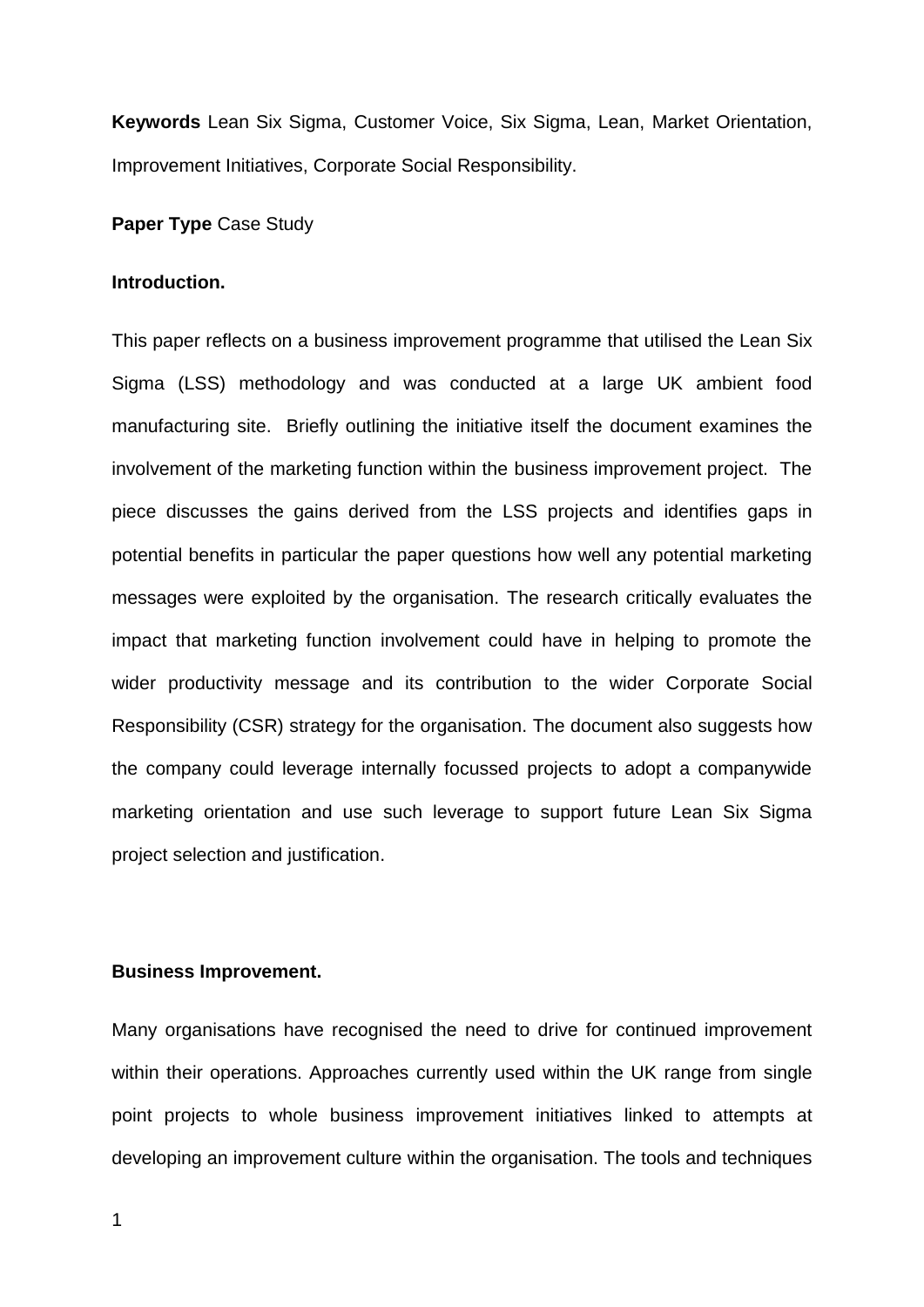used by companies to deliver any of these initiatives are equally diverse and often the same technique can be seen driving very different approaches. For example the concepts of Lean Manufacturing as described by Womack and Jones (1996) have been applied by organisations on single projects, using the 5 Lean principles, but also by others to drive major change across the whole organisation and beyond (Lean Enterprise Institute 2009). Whilst the scope of improvement projects has widened from predominantly manufacturing operations to cover a far wider range of service delivery organisations and from the operations department to all the business functions, the focus in the vast majority of initiatives remains internal, at the most starting to influence activities back down the supply chain. This limited focus is particularly puzzling as most of the improvement techniques currently being utilised start with a consideration of customer need. There is little research that has been carried out on the link between business improvement techniques within the organisation and any potential external marketing communications message.

# **What is Lean Six Sigma?**

Lean Six Sigma is an amalgam of two previously established improvement approaches, Lean and Six Sigma. The concepts of Lean Manufacturing have been well documented (Womack et al 1990, Womack & Jones 1996) and are often seen as exemplified in the Toyota Production System (Ohno 1982, Liker 2004). At its core, Lean thinking is concerned with identifying what the customer desires, eliminating all activity within the production process which does not contribute to this goal (often termed MUDA), stream lining the remaining steps and then matching all activity to deliver at the speed required by the customer. The process is seen as never ending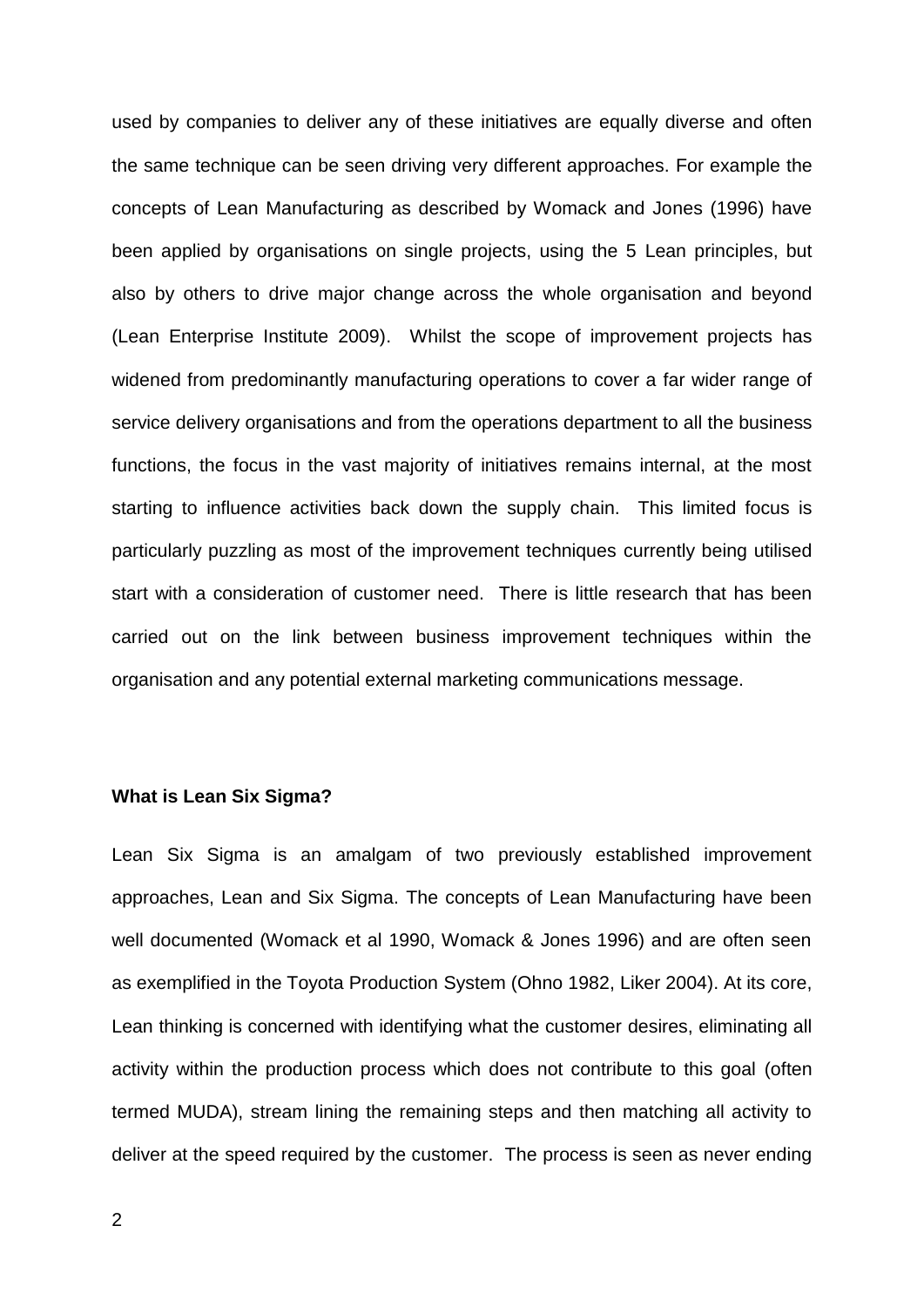in that once you have completed the cycle you return and try to reduce the number and duration of the steps again at its core Lean thinking is concerned with the control of waste.

The development of Six Sigma is generally credited to Motorola in the 1980's (Pepper and Spedding, 2010). The focus of Six Sigma is the reduction in variability, the underlying concepts of the approach are statistical, the term itself is derived from the statistical unit of standard deviation and that 99.997% of a population falls within 3 standard deviations of the mean. In addition to the analysis of process capability that forms the heart of the approach, Six Sigma also includes a strict project management approach, DMAIC (based on the phases Define, Measure, Analyse, Improve and Control), combined with a regimented practitioner hierarchy known as the belt system at its simplest Six Sigma is the control of variation.

Progressively through the 1990's manufacturing companies started to combine the two approaches of Lean and Six Sigma (Snee 2010), there seemed to be a natural fit between the two process orientated approaches. Variability is one of the sources of waste within a process and so Six Sigma can in itself be seen as an application of Lean. The Lean Six Sigma (LSS) technique that was originally applied across manufacturing companies started to be adopted by the service sector. Today LSS is seen as the most prevalent improvement methodology within the western business world (Pepper and Spedding 2010) and is in use in organisations as diverse as the National Health Service in the UK (Westwood and Silvester, 2007) and Insurance companies in the Netherlands (Koning et al*,* 2008). With extensive research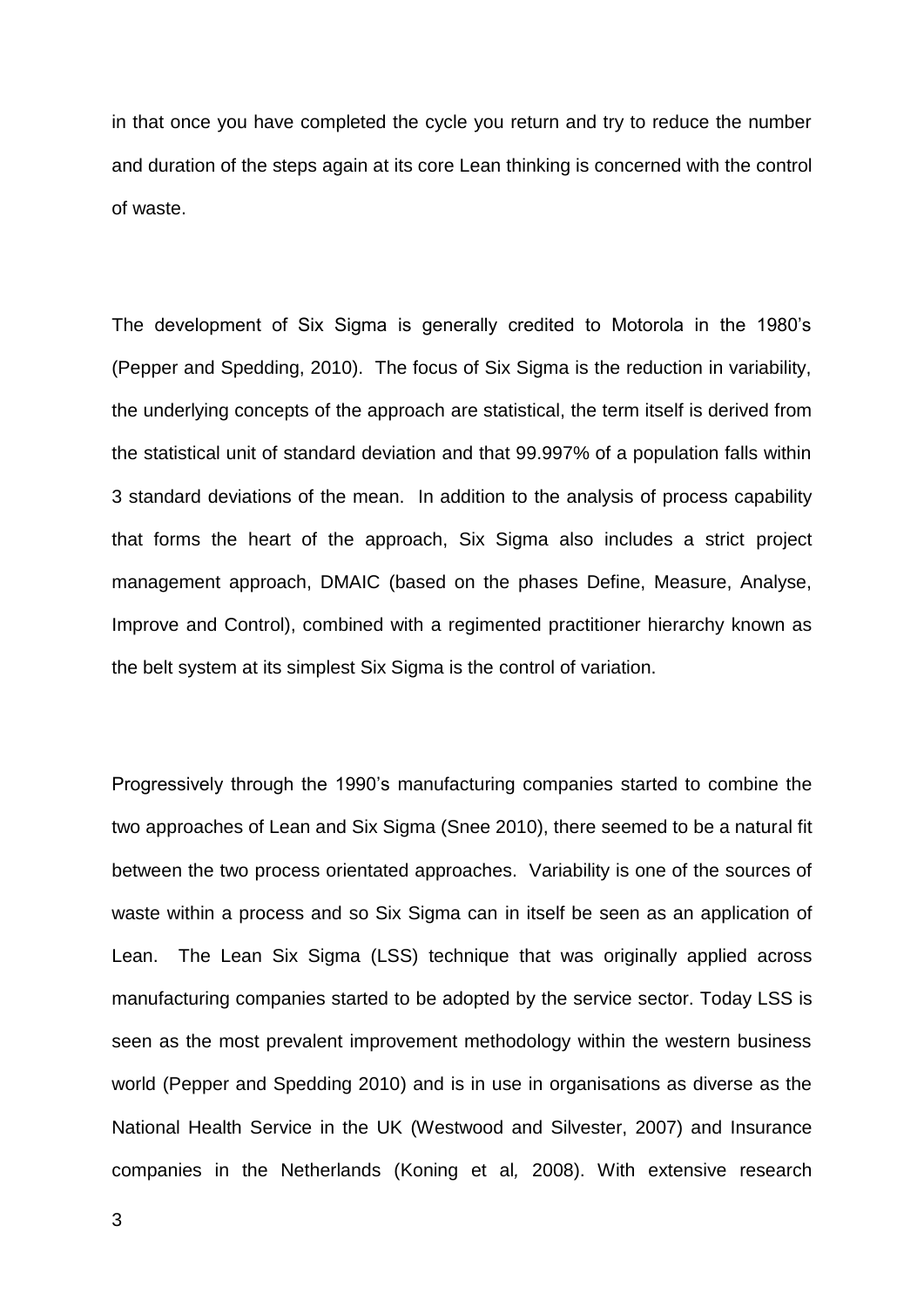undertaken on the implementation of the LSS methodology (Zhang et al, 2012, George et al, 2003); and with several authors having proposed potential implementation models based on the observation of successful projects, (Snee, 2010, Sunder, 2013), it is not difficult to understand the benefits that organisations are gaining from the application of the technique. Yet for all of the improvements accredited to the concept and the plethora of training and consultancy that exists to support the approach it remains at its heart a process targeted, internally focused methodology.

# **LSS in the UK Food Industry: The Case Study.**

A major ambient food factory had a problem, the buildings housing the business were old and poorly designed, the overhead costs of manufacture were excessive and there was a perception that the inefficient working practices being pursued were ingrained in the workforce and could not be changed, as such the parent company were discussing closure of the site and building new premises in a different geographical area. A new site management team decided to challenge these assumptions and initiated a programme to keep the business unit open by 'closing the gap' between the cost of production at the existing site and the likely cost at any new facility. The management team started to address some of the wastes and associated issues using 'traditional' management techniques and also examined a range of business improvement approaches that would facilitate projects directed at solving some of the more deep rooted problems whilst also addressing the more behavioural aspects of developing an improvement culture within the business unit.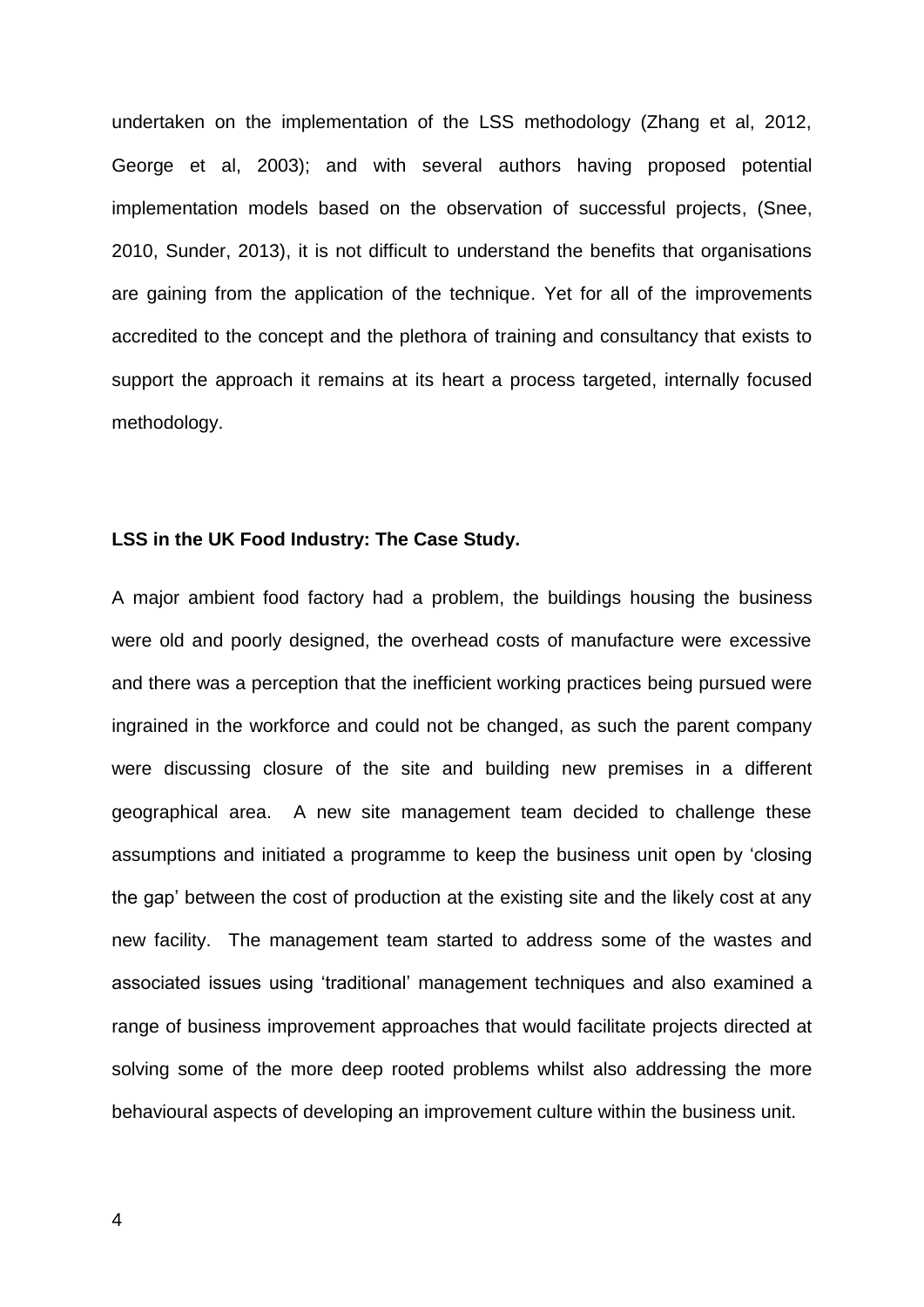The parent company had initiated a companywide operations academy approach utilising a training and consultancy provider, this approach had an underpinning structure of improvement methodologies and associated training. The site under the previous management team had already been involved in some of the more generic problem solving training, such as business improvement techniques and Kaizen events, although there was a belief within the employees that this initiative had not been leveraged very well once the training had been completed. As part of this new improvement initiative the new management team in collaboration with the training organisation decided to implement a Green Belt Lean Six Sigma certification programme. The course would include the initial training as well as consultancy support for the prospective Green Belts as they completed their first projects. A final portfolio formed the summative assessment that then led to the certification. These certificates were validated and issued by a UK University.

The factory management team in collaboration with the educational provider developed an approach that linked the prospective projects and training with the wider strategic plan designed to 'Close the Gap' between the benefit of closure and keeping the site open. The initial wave of Lean Six Sigma projects would include 11 Green Belt candidates, including the business improvement manager charged with running the overall initiative, each with a project sponsored by one of the factory senior management team (Yellow Belts) and linked back to an element of the overall site strategy. The training provider identified a single trainer/consultant who both carried out the training and supported the initiative through coaching and involvement in the 'gate review' process inherent in the DMAIC methodology, in the hierarchy of the LSS belt structure acting as the Black Belt.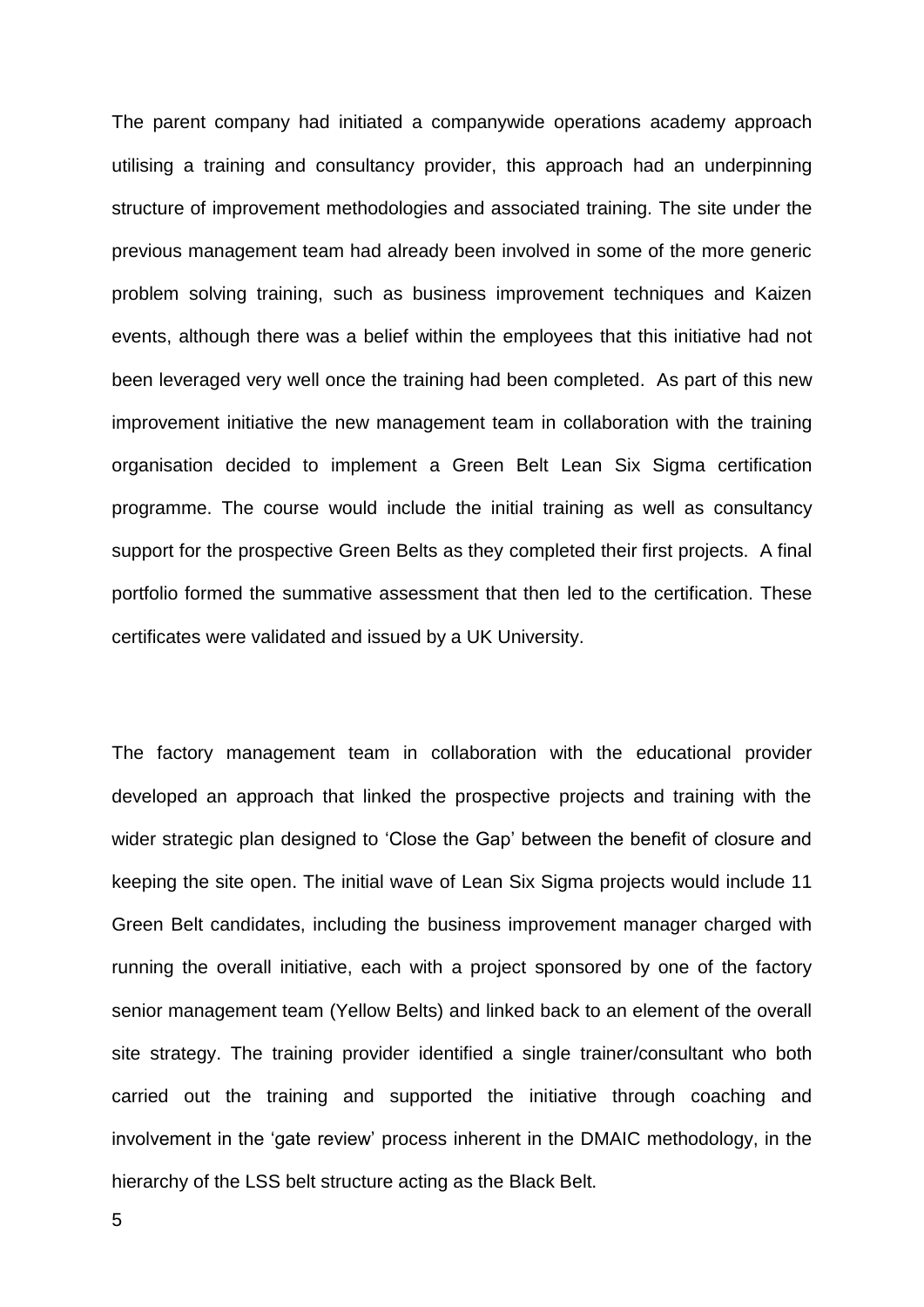The overall LSS implementation plan included a second Green Belt wave of 10 further projects; this would give a core of 20 LSS practitioners and 1 coordination manager within the factory unit once the training had been completed. The expectation was that each project would involve up to 8 additional members of the workforce as part of the project team and further individuals working with these teams on specific aspects of each project. Progressively this would mean that a large proportion of the workforce would be at least peripherally engaged or at least aware of an improvement project. This latter factor thereby addressing the wider behavioural aspects required by the management team.

In support of both the specific LSS initiative and the wider survival strategy an extensive internal communication campaign was initiated including posters, newsletters and regular team briefings. The 'Close the Gap' campaign was launched with the workforce through a site wide briefing late in 2010. As part of the overall campaign the management team were introduced to the concepts of the LSS approach and undertook training to support them in their roles as sponsors (Yellow Belt training). The Green Belt training and formal project launches followed in early 2011.

# **Research Strategy.**

The research carried out for this study was conducted using observation. The researcher was present at a number of the Yellow Belt (project sponsor) and Green Belt training sessions to allow an appreciation of both the type of training being given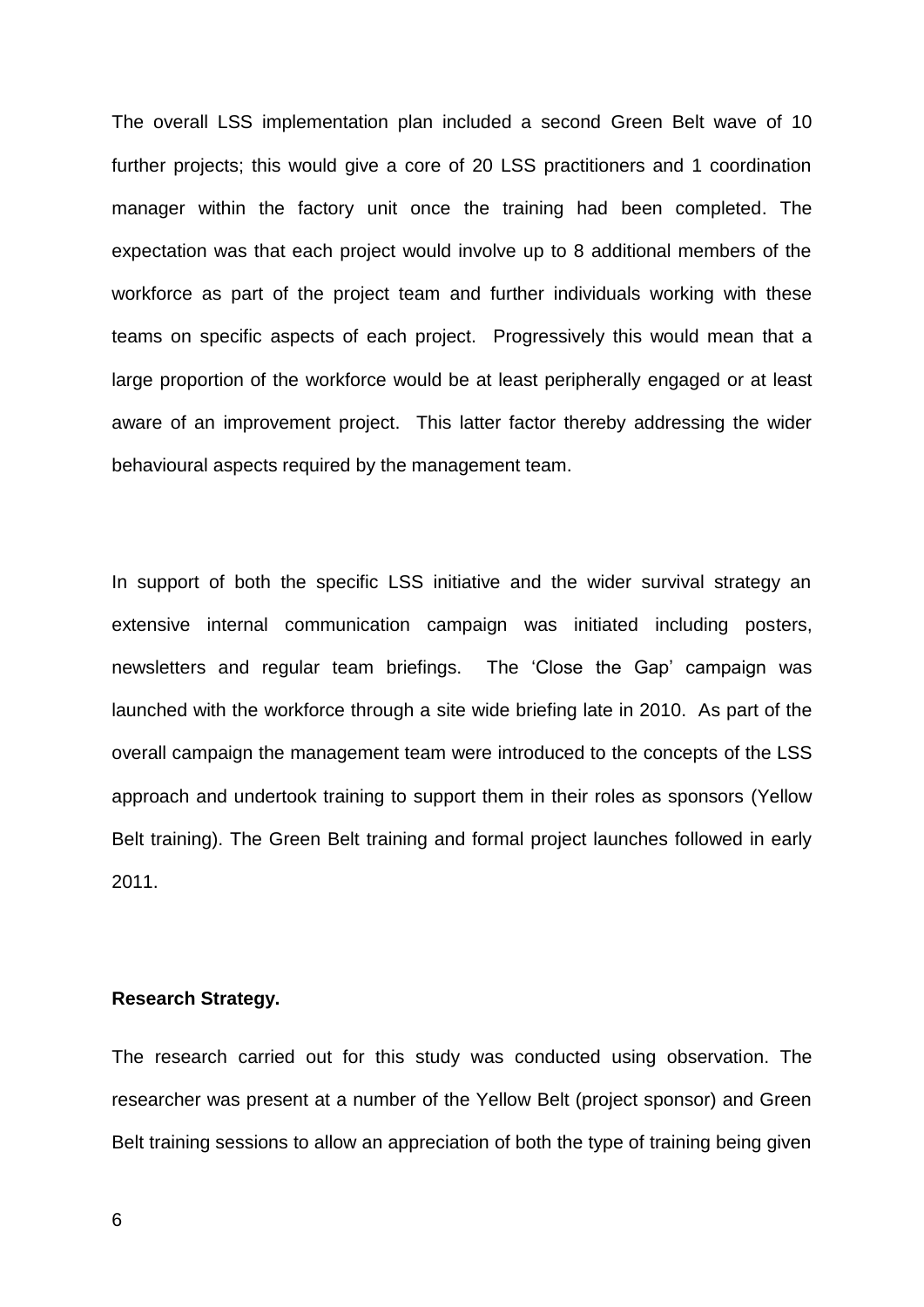and the receptiveness of those receiving it. The research then continued as the projects developed and were refined. Because of the nature of the study, the observations were linked to the intervention of the external trainer/ consultant and included various coaching sessions, project reviews and the formal gate reviews. There was also an opportunity for interviews with some of the key players in the initiative including members of the senior management team and project sponsors (Yellow Belts), project leaders (Green Belt candidates) and project team members. The research also focused on the links between the projects, and to some extent the wider survival strategy of the factory site.

## **Results**

The overall survival strategy achieved its objectives in the first year reducing the manufacturing cost base of the factory by over £3.7 million against an original direct cost figure of £35 million a saving of over 10%. These savings were additional to other ongoing cst reuction initiatives within the factory e.g. supplier rationalisation. The strategy was then re-aligned and re-launched with a second set of objectives associated with developing a future for the factory rather than just avoiding closure. The first year's savings were predominantly based on traditional cost control approaches and could be seen as addressing the 'low hanging fruit' within the factory. The first LSS projects did make a small contribution to the attainment of this objective but their full impact was not felt until the second year when they were collectively expected to eventually deliver £1.5 million per annum to the bottom line, while all of the projects deserve individual analysis, two of the projects in particular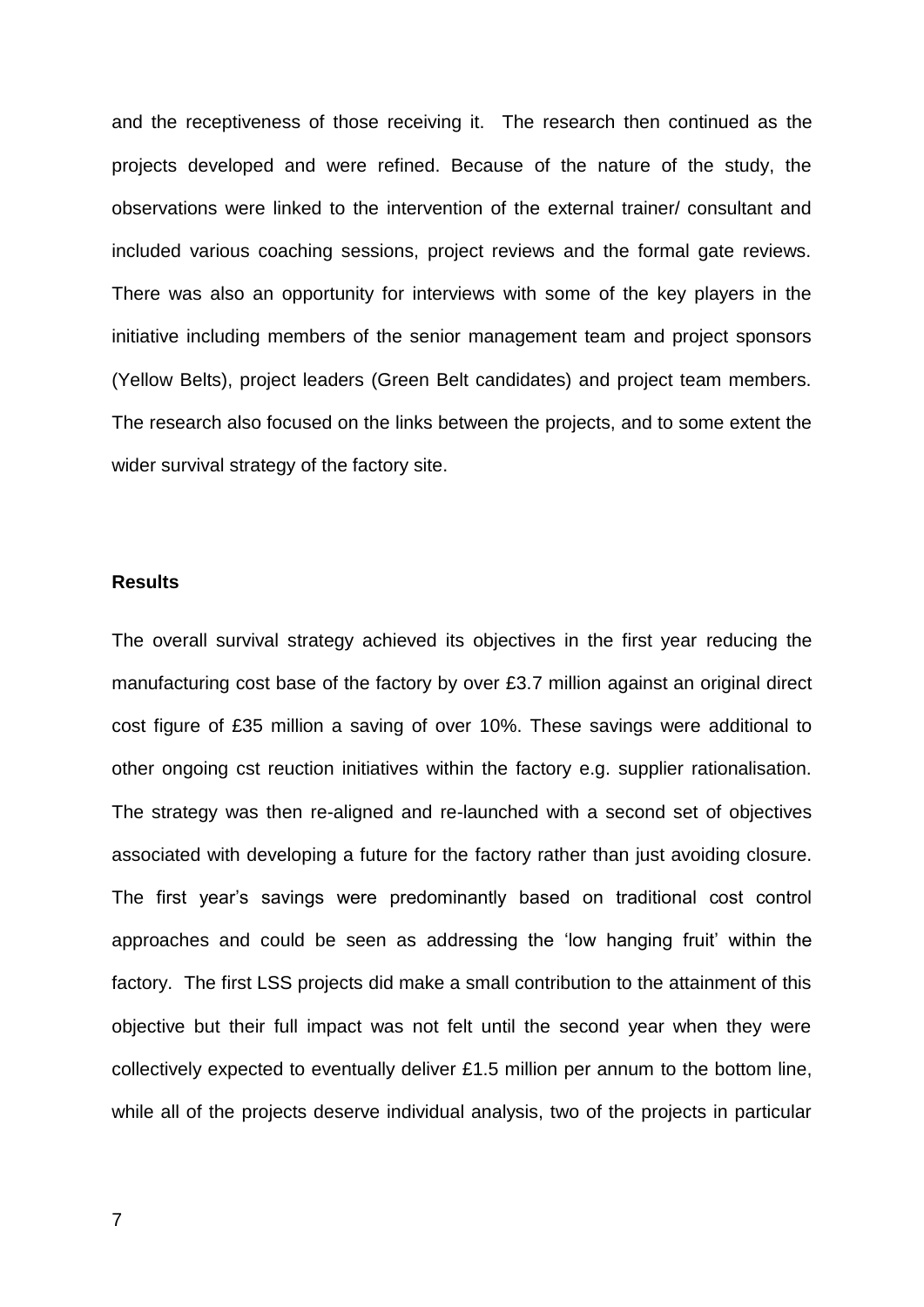will be described to illustrate the type of savings being achieved and the disconnect with the marketing function, one of the eventual findings of this study.

The first project was associated with waste management, in this case not the reduction of waste from the process but the mechanisms used for dealing with it. The project was focused on a consideration of the process for handling and disposing of the waste from the site. The factory was despatching most of its waste completely unsorted increasing the cost of disposal. In addition to the disposal cost mixed waste usually ends up in landfill sites, since 1996 in the UK there has been a landfill tax, in the 2010 budget the rates of charges for disposal were set to increase each year until 2014 (HMRC 2013). This was likely to further increase the costs to the factory unless landfill waste was reduced. The fundamental objective of the project was to reduce the cost of waste disposal; the criteria identified to achieve this were mainly centred around segregation and recycling. One of the declared objectives for the initiative was to achieve 'zero landfill' a phrase that became one of the project mantras.

The project was deemed a success by the company, with careful management of the segregation of waste and in collaboration with an external recycling organisation not only was the target of zero landfill achieved but also the cost of disposal was offset by substantial revenue from recycling. The initiative had a very visible impact in both the factory and associated offices with additional recycling bins and instructional posters. The savings identified were calculated at £250k per annum mostly gained through the avoidance of landfill charges and the generation of recycling revenues.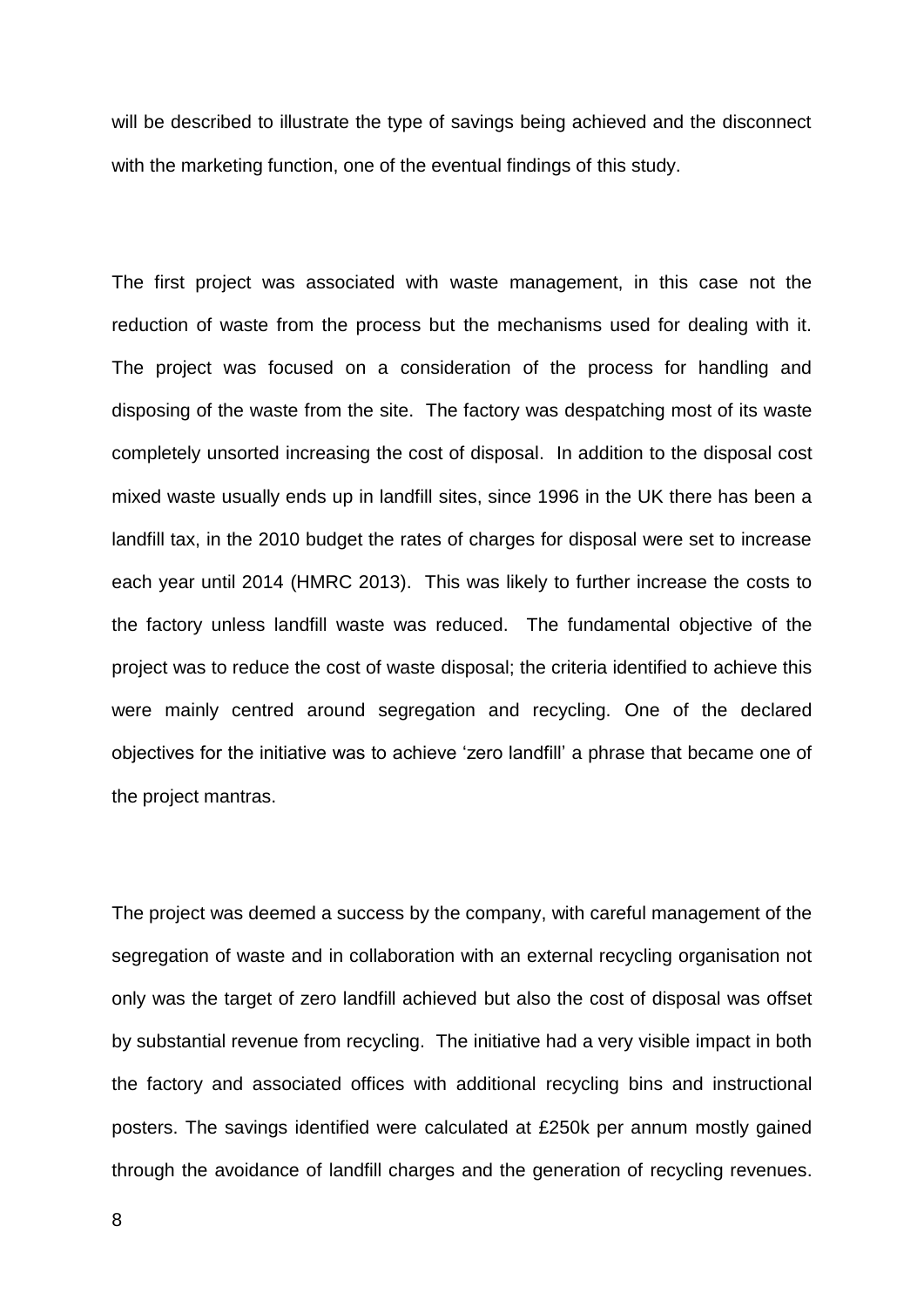An additional benefit from this project could have been increased awareness of the impact on the overall Corporate Social Responsibility 'green' strategy for the business and the potential use of such a message in any external marketing communications. However as the marketing function within the wider organisation were not involved either in the projects or as a project sponsor (Yellow Belt) or indeed overseeing the whole business improvement initiative, the potential benefits of a CSR message were missed.

A second project examined the control of one of the production processes. Food companies in the UK are governed by various weights and measures legislation that controls the relationship between supplied weights and the declared weight on the packaging. At its simplest a company can be prosecuted if the actual weight is more than a certain level below the declared weight but will not be prosecuted if packets are over that weight. The impact of this is that where food companies have processes incapable of achieving these tight weight tolerances they will tend to produce products heavier than the package weight in order to ensure that the product will be above the prosecution threshold. The result of this is that most items are sold above the declared weight, i.e. the customer gets more than they have paid for, this phenomena is known in the industry as 'Give-away'. Projects associated with the measurement and control of process capability is particularly suited to be addressed by the LSS technique, as they are concerned with variability. This made a 'Give-away' project almost mandatory in this food production environment. The scope of LSS Green Belt projects has to be controlled to ensure delivery within a reasonable timescale, for this reason the initial project was limited to a single product line. The expectation in such projects is that any techniques adopted can then be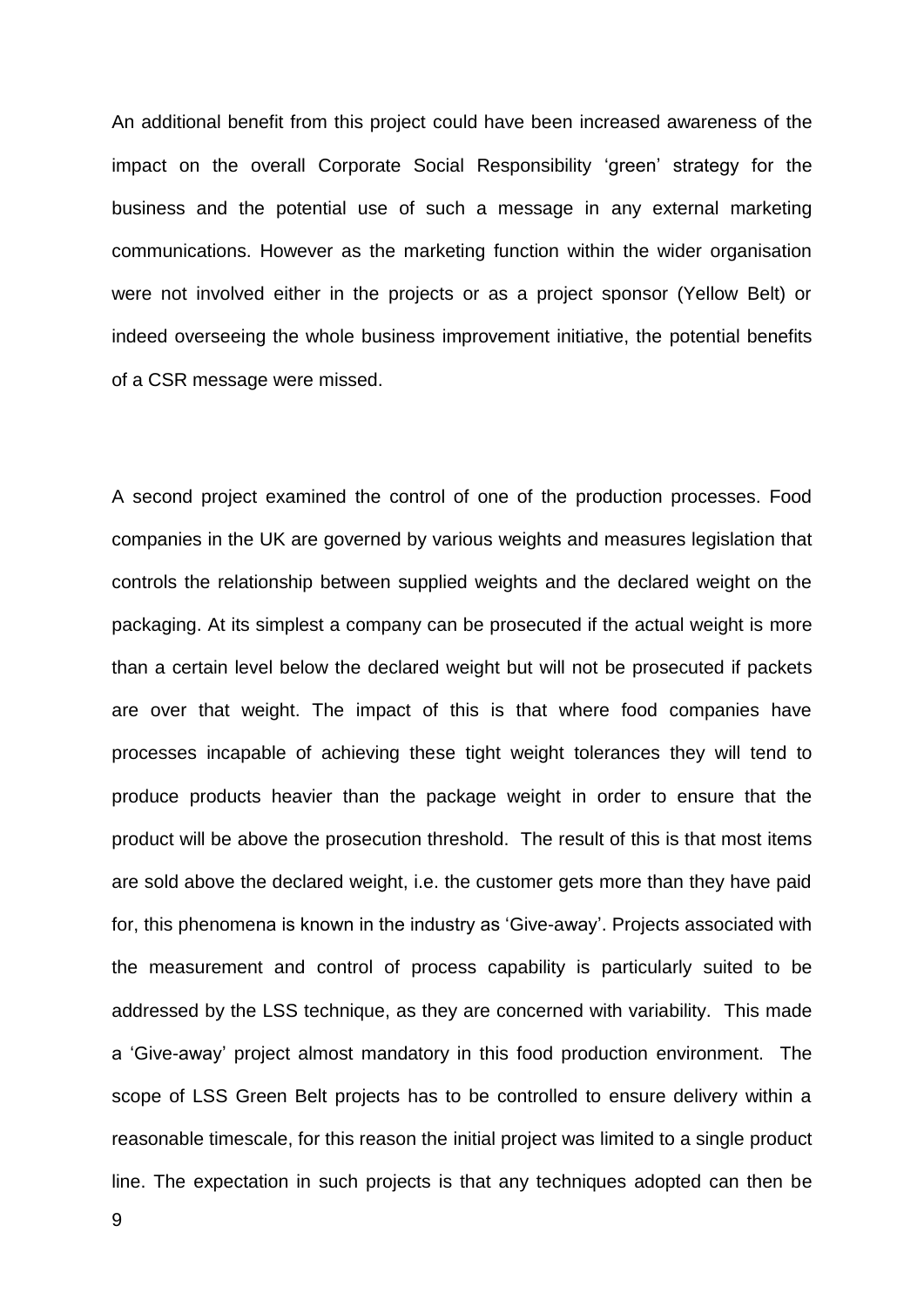rolled out across all product lines with a huge potential cost saving across the business.

The project used the LSS techniques of statistical analysis to identify the significant process variables and once these were controlled there was a significant reduction in the 'Give-away'. One particularly interesting facet was that as control was gained it became possible to change the relative proportions of various ingredients within the product, this allowed for the reduction of the most expensive ingredient, a chocolate coating, while not altering the overall declared weight again the potential saving to the company in terms of 'Give-away' was the main focus of the project.

At this stage marketing had to become involved as this change in proportions needed to be reflected on the packaging declaration, this was the first time the function had been involved in any LSS initiative. After initial resistance from the marketing function to get involved it became clear that they [marketing] were making assumptions about customers' preferences and perceptions and on researching the customer voice i.e. actually asking the customer, these assumptions prove incorrect. The resulted research identified that not only did the customer agree to a reduction in chocolate by 1% to meet the required recipe specification but the customer didn't know the original percentage of chocolate and did not seem concerned with what had been assumed by marketing as the products unique selling proposition. A classic case of customer voice not being recognised, not by operations as is sometimes the assumption but by the very department charged with analysing customer voice, the marketing department.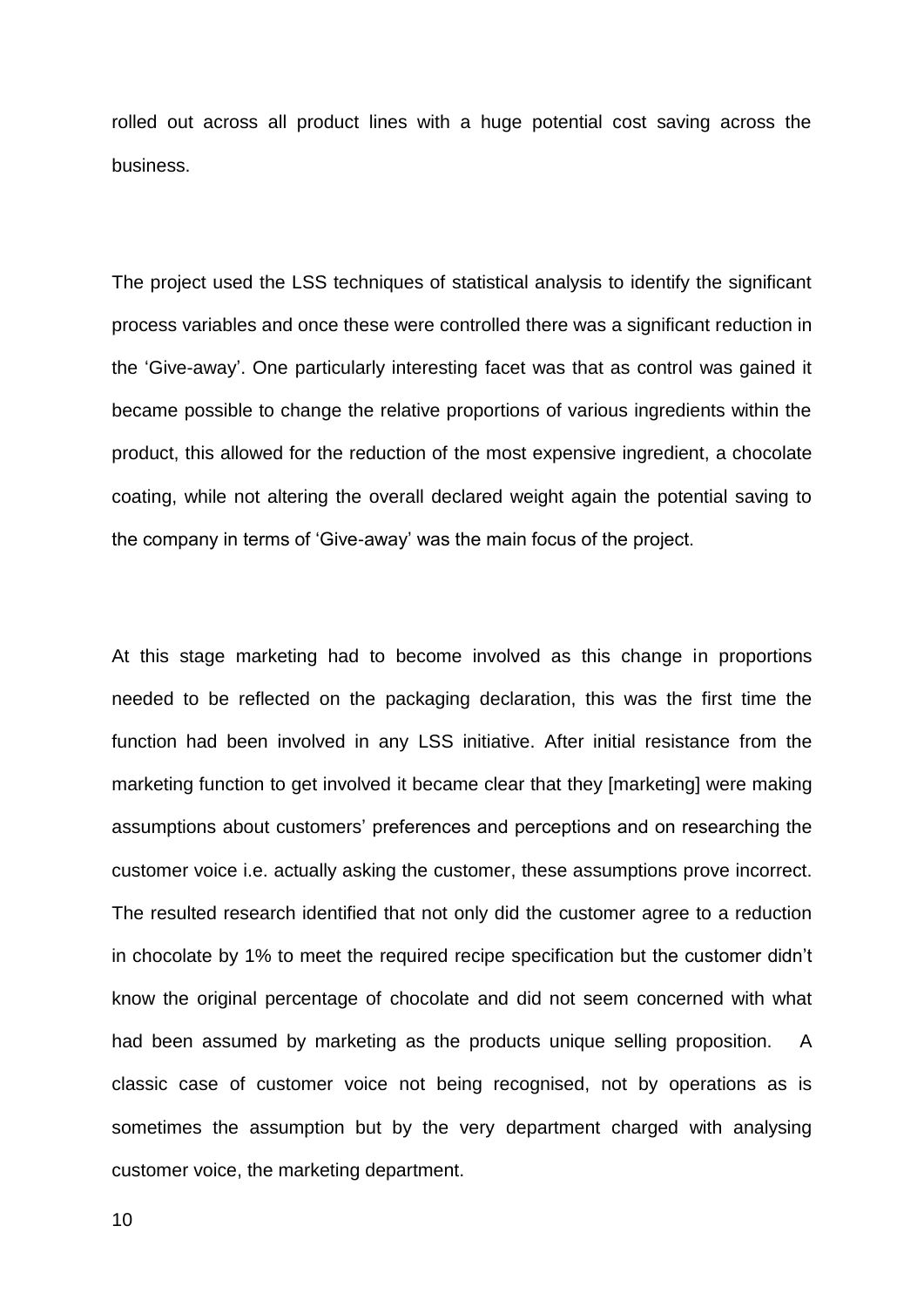The project generated annual savings of £75k, with the potential to further improve the control; the product was still heavy, just not as much, and also to apply a similar technique to other product lines.

# **Discussion**

The mechanism in most organisations for reflecting the customers voice back into the business lies within the marketing function and as this case study shows there is a disconnect within the business improvement process and the company being able to adopt a marketing orientation. It seems clear however that the main criticism that was highlighted in this reflective piece is the lack of interest from the marketing function within the business improvement process itself. Almost from the outset of the research it appeared that the marketing department were not interested in the survival strategy of the site, the overall strategic plan to 'Close the Gap'. Part of this may have been associated with self-interest as marketing saw itself as a central function, even though they are located at the site being researched, and therefore not affected by any plant-based concerns. It appeared that there was almost a desire to remain apart from the production site so as not to be caught up in the disruption surrounding the closure announcement. It seemed that the marketing function didn't recognise that anything connected to the manufacturing process and associated business improvement techniques would have direct relevance to their external activities. This separation was also perpetuated by the project teams themselves with no thought being given to any of the supporting business functions including marketing. It is also worth noting that although project sponsors (Yellow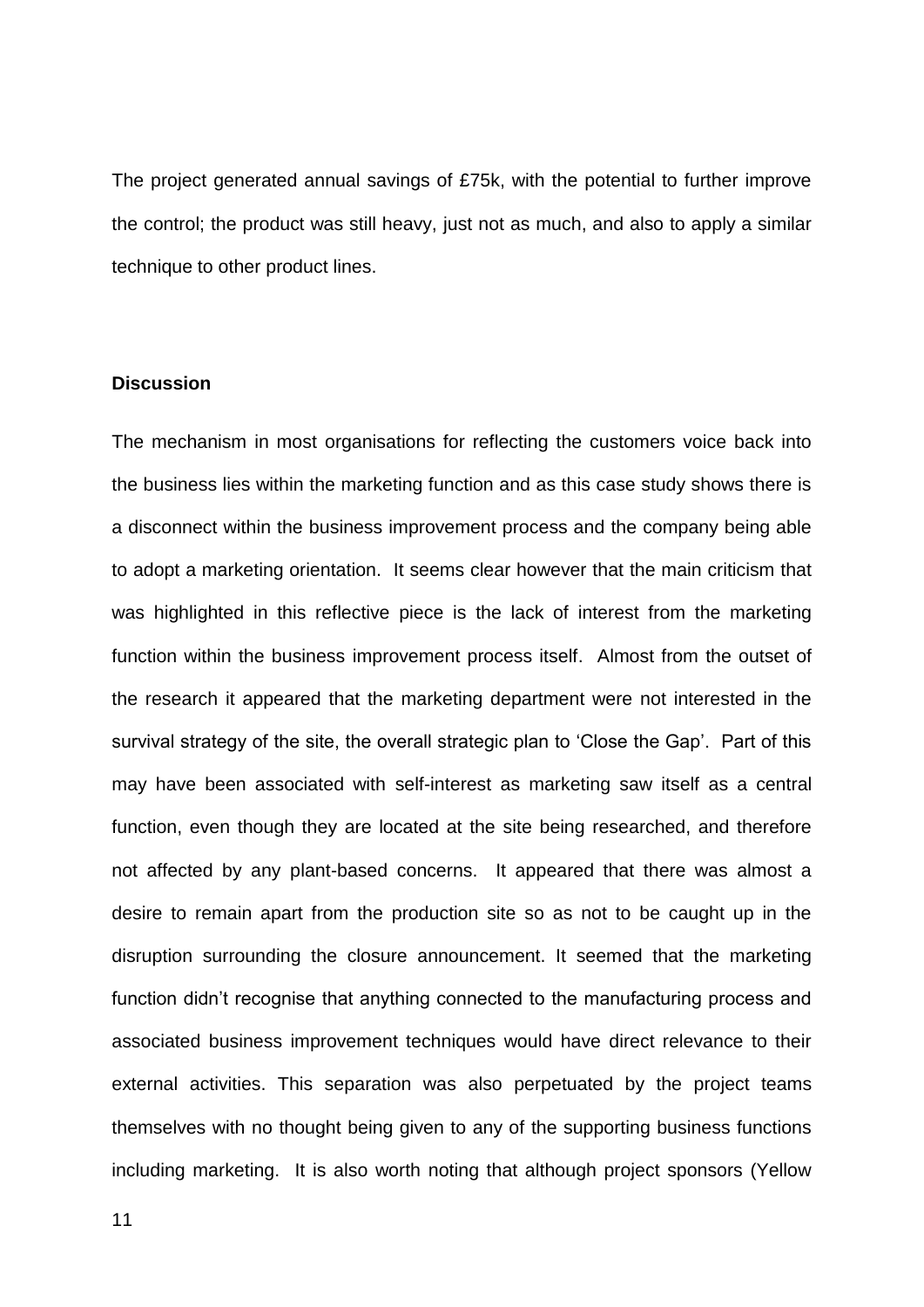Belts) from the senior management team included other business functions such as HR., finance and even engineering no senior management representative from the marketing function were present or involved.

The research highlighted a number of the projects that were generating a potential CSR marketing communications external message, for example the 'Zero Landfill' project. The potential benefit to the brand for reducing landfill for the overall marketing communications message were in this case simply overlooked because the marketing function were not involved either by the project teams or from marketing themselves. The sustainability of waste segregation and subsequent recycling was also not being exploited in any external marketing communications message and little consideration of the productivity implications of this was recognised.

The role of the marketing function as the custodian of the customer's interests also speaks volumes towards the traditional functional silo mentality of the organisation and again underpins the need to recognise the involvement of marketing within each LSS project. The very nature of the LSS approach places the Voice of the Customer at the heart of each project and if marketing is seen as the conduit for that voice it is difficult to justify their exclusion. In fact there is a strong argument that the marketing function should be at the heart of any LSS initiative. Conversely when approached by the teams the marketing department limited itself to addressing the specific issues being raised and had little concern for the wider project objectives or impacts. This was demonstrated in their involvement with the 'Give-away' project. This behaviour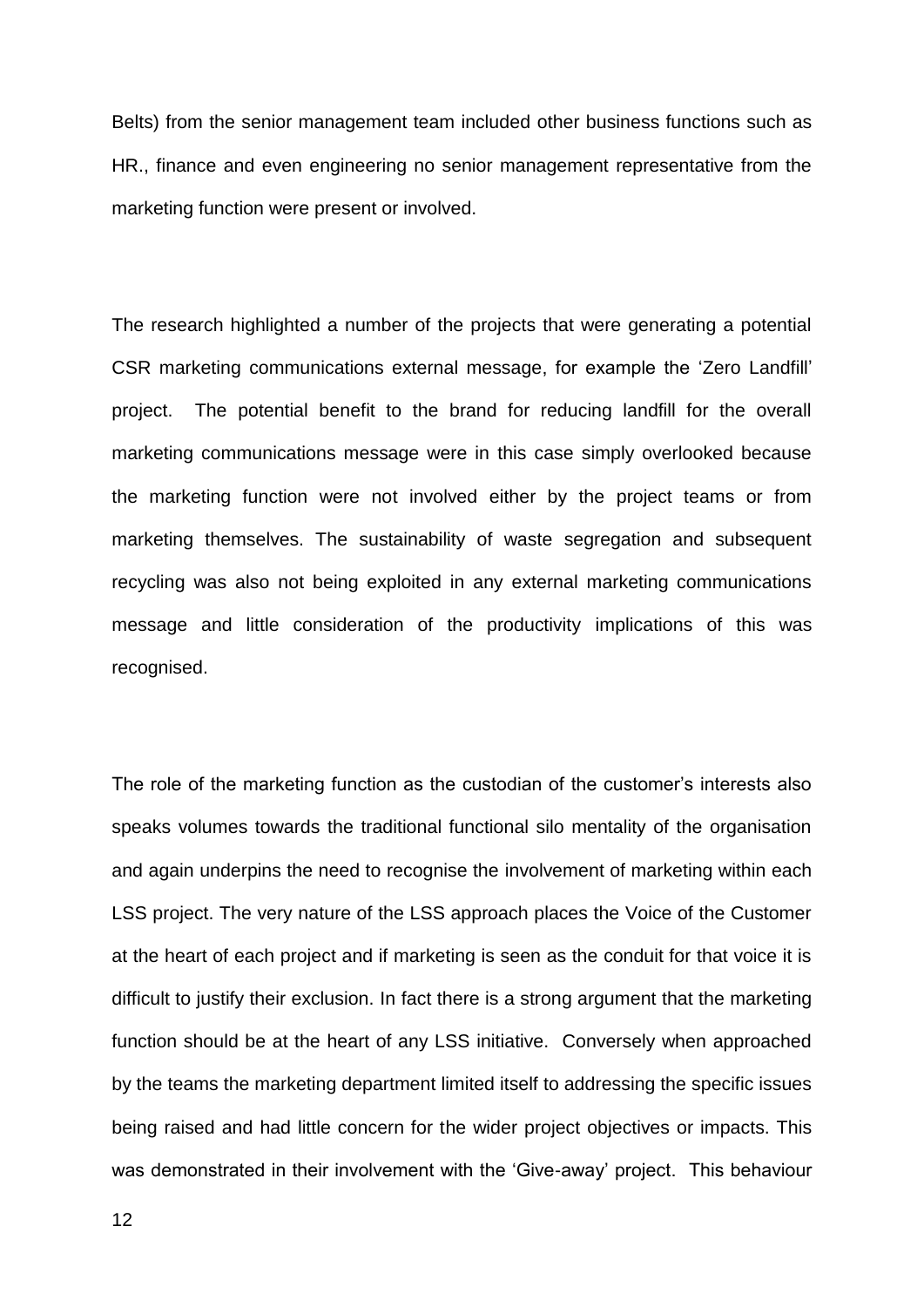represents what might be thought of as the typical views of functions within a business still very much constrained by the traditional silo mentality of large organisations. Marketing have their own tasks to perform rather than consider how operations are limiting the amount of product rejected due to some process deficiency, similarly operations need to control and maximise the potential of the solution so as to reduce costs. The organisations view of productivity is that it is the preserve of operations and is very much focused on the economic benefits. There is little recognition of each other's roles in helping to maximise the overall benefits of each project. This was exemplified by the fact that as mentioned the senior factory management team were identified and trained as project sponsors but this did not include a 'Yellow belt' from the marketing department. This myopia is missing a major factor in the current climate, an elimination of MUDA within the production process may not only reduce costs but could also reduce the environmental or social impact of a process, a fact that could be important to a number of stakeholders and certainly could be exploited within any marketing message and in the overall CSR strategic plan.

Views of productivity have widened in recent years with one of the main considerations being the three dimensions of social, environmental and economic productivity, the SEE model (Tuttle and Tebo, 2007). The traditional focus for LSS projects has clearly been the economic dimension, but there is evidence that this may be changing. The 'Green Agenda' in particular has started to have a much larger influence on organisational views of project justification (Tuttle and Heap, 2008) and with the recent publicity associated with the Dhaka factory collapse in Bangladesh and the questions that this has raised about production methods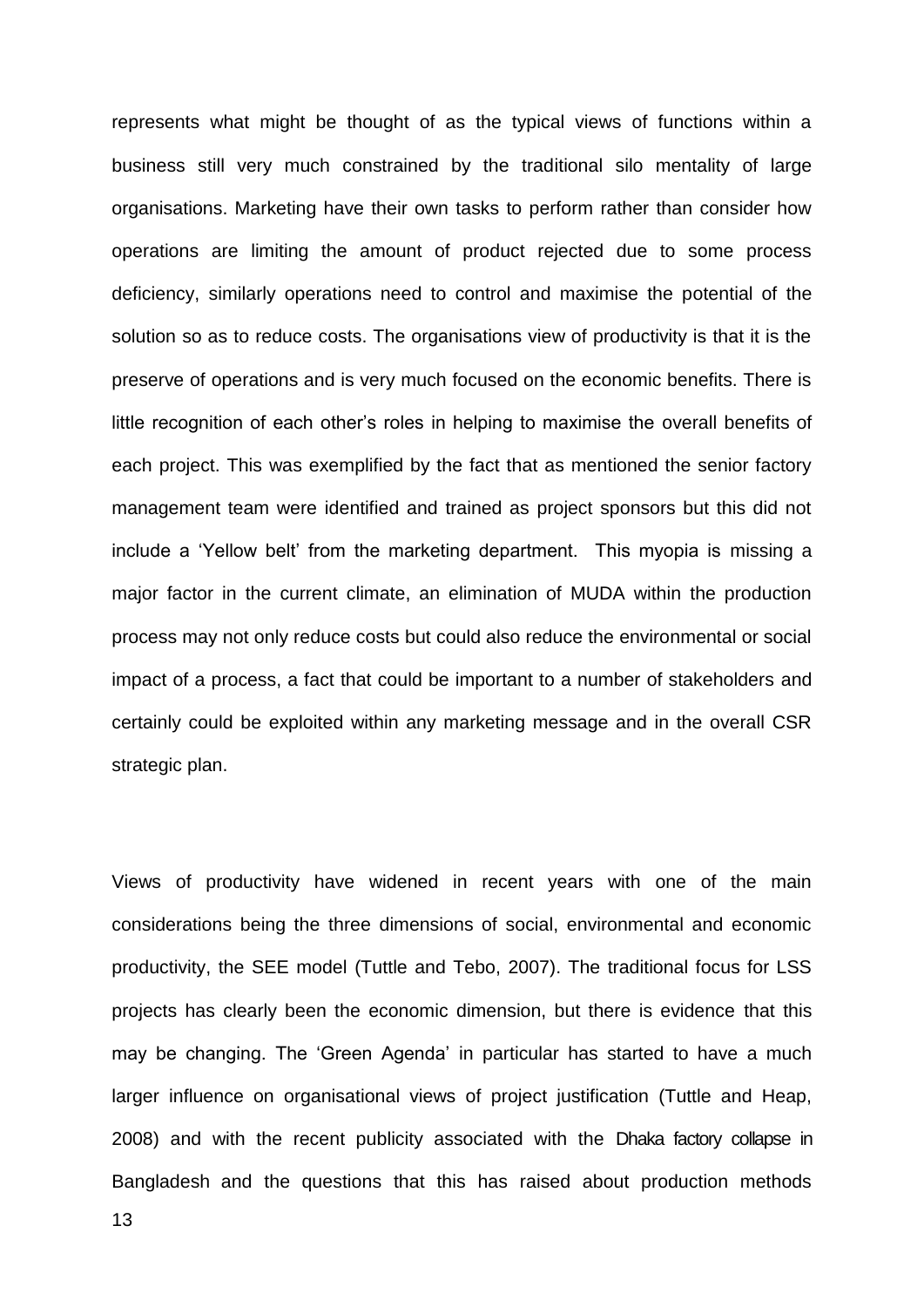employed for major western retailers in the developing world (BBC, 2013) social productivity may well also start to rise further up the agenda. The linkage of this wider sustainability view of project justification has been detailed by Willard (2012), the seven point sustainability related contributors to profits he proposes as an appropriate project justification would fit well within most LSS project charters. This fact does not appear to be reflected in the improvement projects observed in this paper.

When reviewing these types of internally focused Green Belt initiatives or any business improvement project, descriptive terms such as waste and efficiency are common in most of the charters and the project objectives. It is suggested that these terms tend to limit the view the organisation takes of these projects and they are seen as just cost cutting exercises. The case study illustrates this, in fact even the LSS projects that were targeted at reducing lead-time were justified through the savings that a reduction in inventory would generate, rather than the positive customer impact that faster service would provide. So if the justification being proposed for the wider productivity agenda is still not being implemented for most organisations and the company accountants are not recognising the savings being identified by more enlightened thinkers, how can this message break through? Ultimately the missing link in this equation is the customer, the perceptions of environmental and social impact that can have a negative impact are in the minds of those purchasing the product, and it is pressure from this most significant group of stakeholders that will eventually breakdown the gap between production and marketing.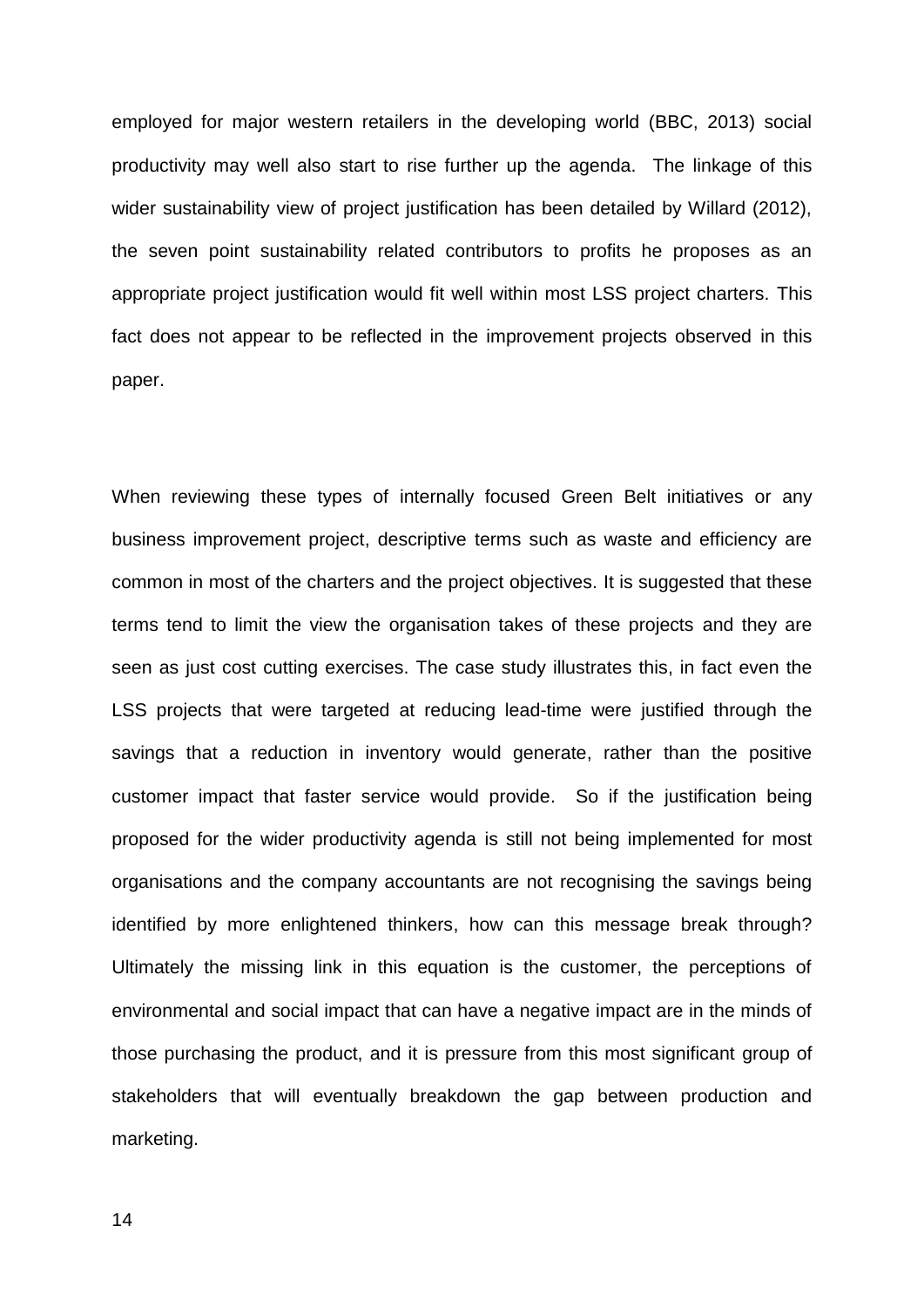The case also highlights the need to involve marketing and more generally customer facing departments in any improvement activity. Implementing Lean development has to start from a consideration of what the customer requires this is a basic tenant of the Lean philosophy, whether Lean production or LSS. When marketing represent the voice of the customer in the wider organisation then their involvement early in the development of an organisation's business improvement strategy is key. This places an emphasis on both the wider organisation to involve marketing and on the function itself to both embrace the efforts of the business to improve and also to ensure that they are very aware of what the customers' requirements are not just in the traditional aspects that the organisation may already monitor but across a range of subject areas. This becomes particularly important when we widen the productivity discussion to include all the elements of the SEE model. Marketing should identify how customers are likely to respond to the whole sustainability debate and reflect this position into the organisation. By widening the company understanding of these aspects of productivity, marketing can not only improve the CSR message but also encourage the understanding of the wider potential longer term financial benefits of sustainable productivity.

It seems that even after the revolution in productivity and the potential benefits of implementing a business improvement plan, that the gap between operations and marketing and ultimately the customer voice is still as problematic as ever. This research therefore maintains that despite the academic identification of the benefits and examples of organisations adopting a market orientated strategy that in practice,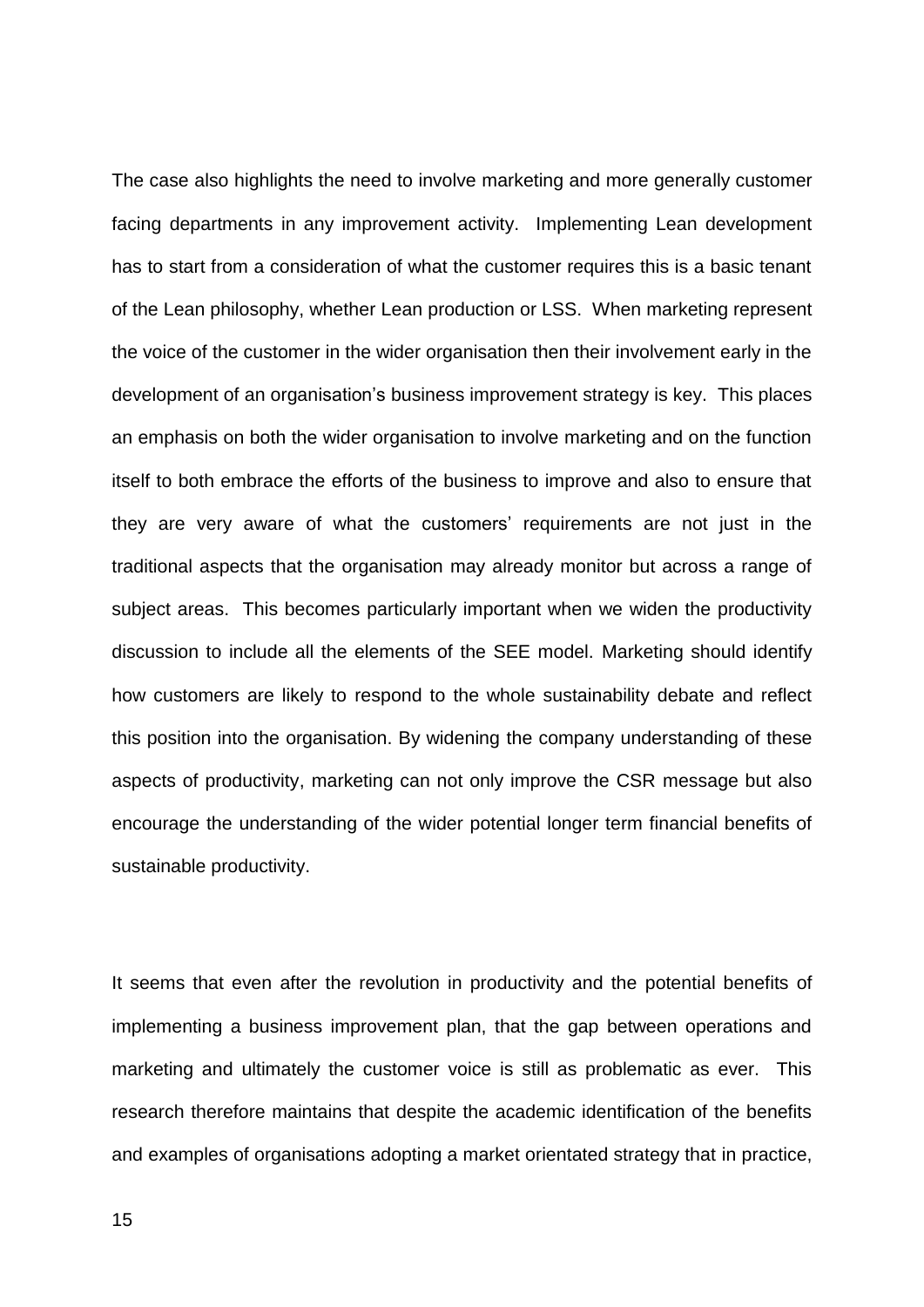adopting a customer orientation is still problematic (Narver and Slater 1999, Johnson et al 2012). The gap between the marketing department and operations demonstrated in this case study suggest this. Similarly while there are some specific examples of a wider productivity agenda there is still little consideration of anything but the direct economic value of improvements at the grass root level. From this analysis it appears that businesses need to recognise the wider implications of many of the projects that are undertaken. LSS is a mechanism to improve productivity, admittedly by reduction of the divisor in the traditional output over input equation, but nevertheless the main target is a productivity gain. The organisation should be able to analyse and consider such projects against the criteria of a productivity improvement. Moreover, productivity thinkers are starting to recognise the need for a wider view of what productivity represents and to identify the real bottom line contribution that this approach will generate. However, there are businesses that are actually carrying out the projects who are limiting their justification not just solely to economic considerations but also very traditional internal cost based arguments.

#### **Conclusion.**

This paper clearly demonstrates the gap between many of an organisations internal improvement activities and the marketing function, this disconnect is a common feature of all the projects undertaken in this paper. The case also illustrates that while the sustainability agenda and the SEE model of productivity measurement are gaining credibility there is still some way to go before this message gets beyond a few exemplar companies. The situation is further complicated by the proximity of an organisation to the general public. There are a number of companies who are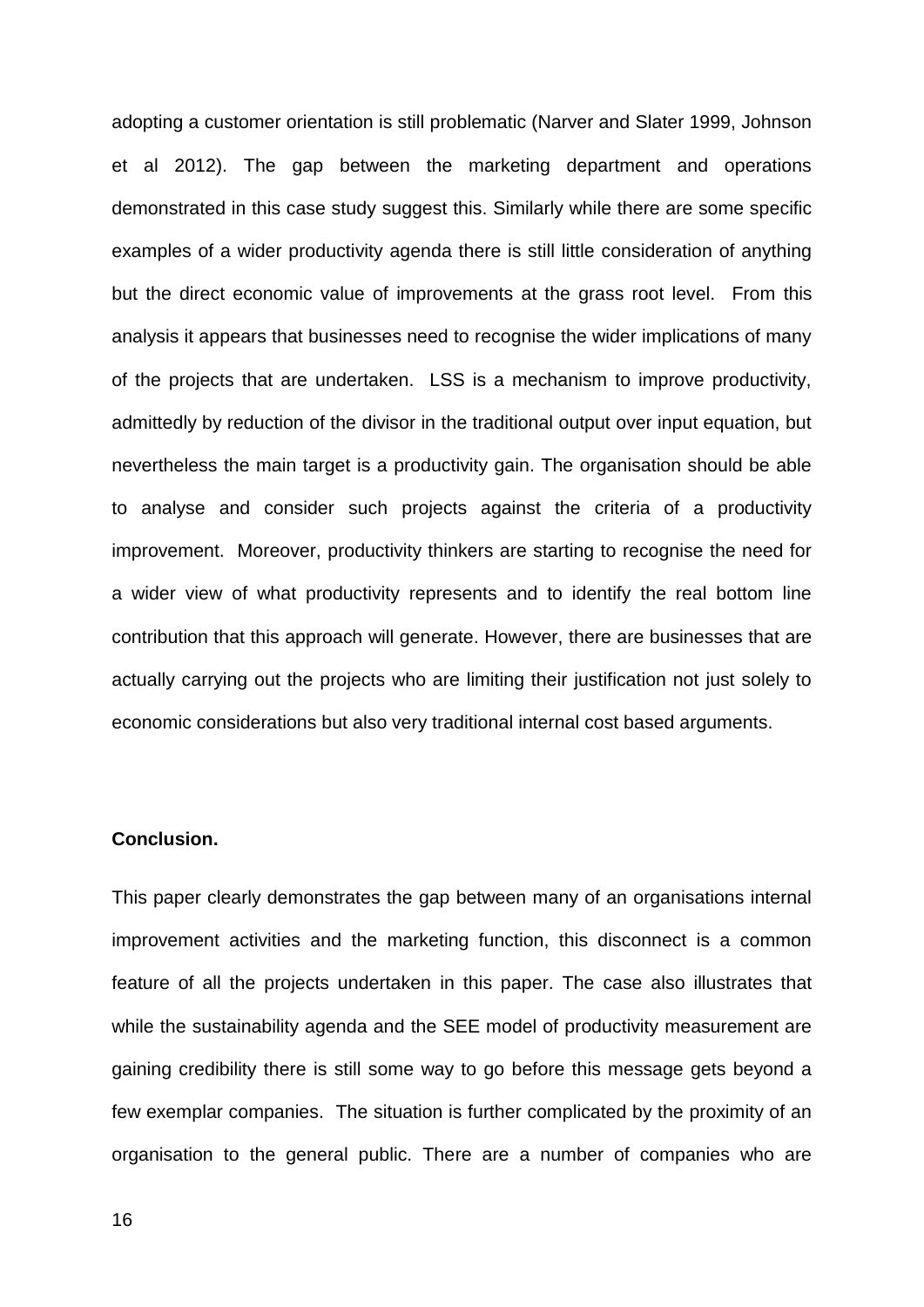currently pursuing a sustainability agenda as part of their overall marketing message. In the UK probably the best known of these is the Marks and Spencer Plan A initiative (Retail week 2013). The plan is widely disseminated and frequently referenced in M&S advertising and progress against its objectives separately reported (Marks and Spencer 2013). Interestingly the food manufacturer in the case study is a supplier to M&S and although Plan A has a waste section with a declared zero to landfill policy this does not seem to have yet directly impacted this supplier. One assumes M&S would be interested in an additional supplier achieving one of their declared objectives, yet the main concern reflected by the marketing department was of potential short falls and retaining sufficient stock for all eventualities.

The benefits of adopting a marketing orientation and the move towards adopting a societal orientation are widely recognised as beneficial however as this case suggests the gap between customer focus and operations remains as wide as ever. The advantages to the marketing department of not only embracing business improvement projects to gain potential CSR marketing communications messages but actually understanding production are being missed. It is therefore suggested that in future LSS improvement projects the marketing department senior manager should be involved from the off-set.

So the situation is a complex one, there are clear examples of companies leveraging their sustainability credentials and similarly companies concentrating on internal financial returns and even where these contain an element of what might be termed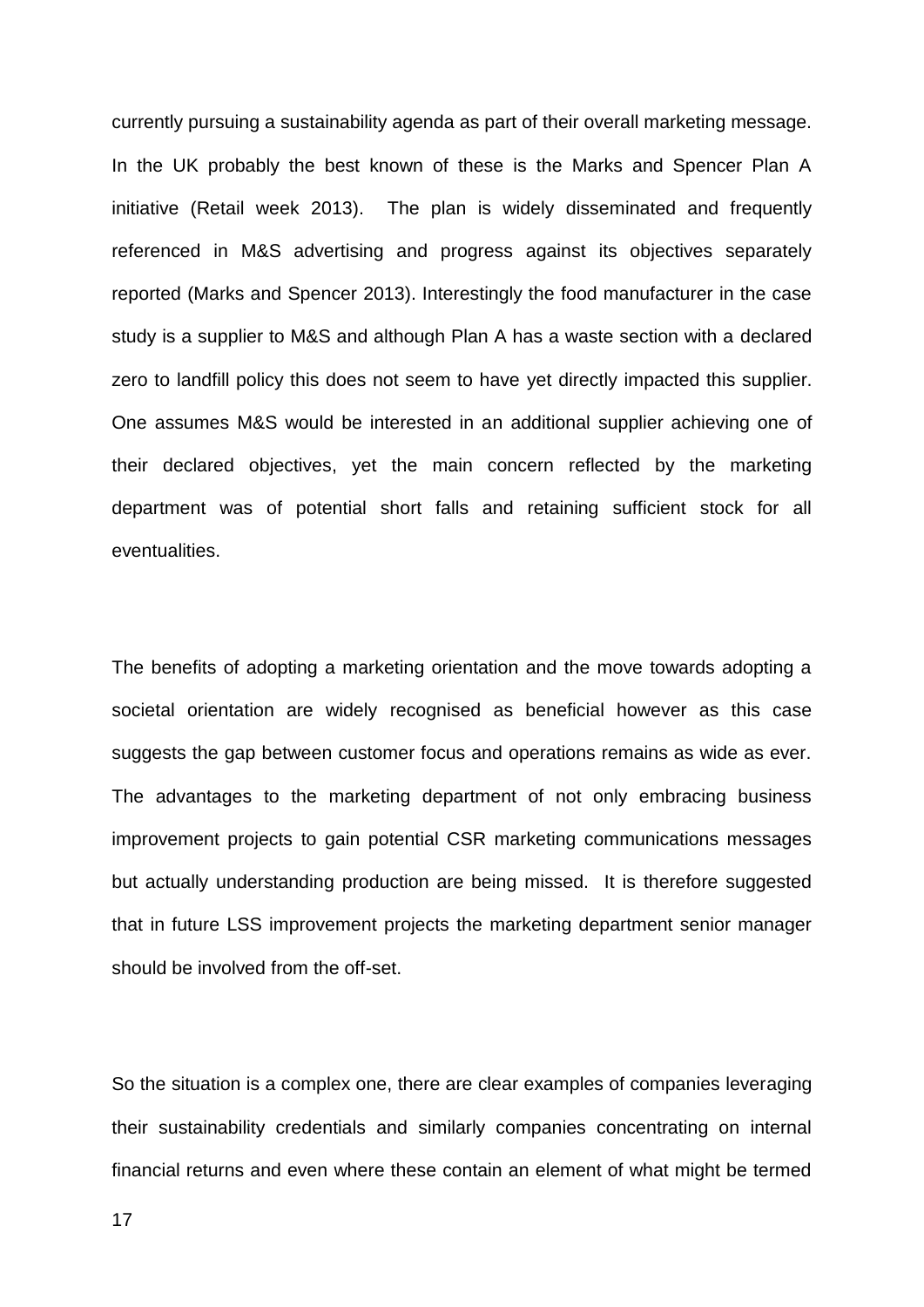sustainability benefits failing to capitalise on the potential external message. This case study demonstrates the need to engage with the whole organisation when establishing improvement activities. In particular the suggestion would be that by involving the marketing function right from the initial sponsor training and project selection the organisation can not only capitalise on the potential external message but can use this as part of a project justification. For a great many organisations this appears to be a route that an organisation could utilise to advance the wider sustainability agenda.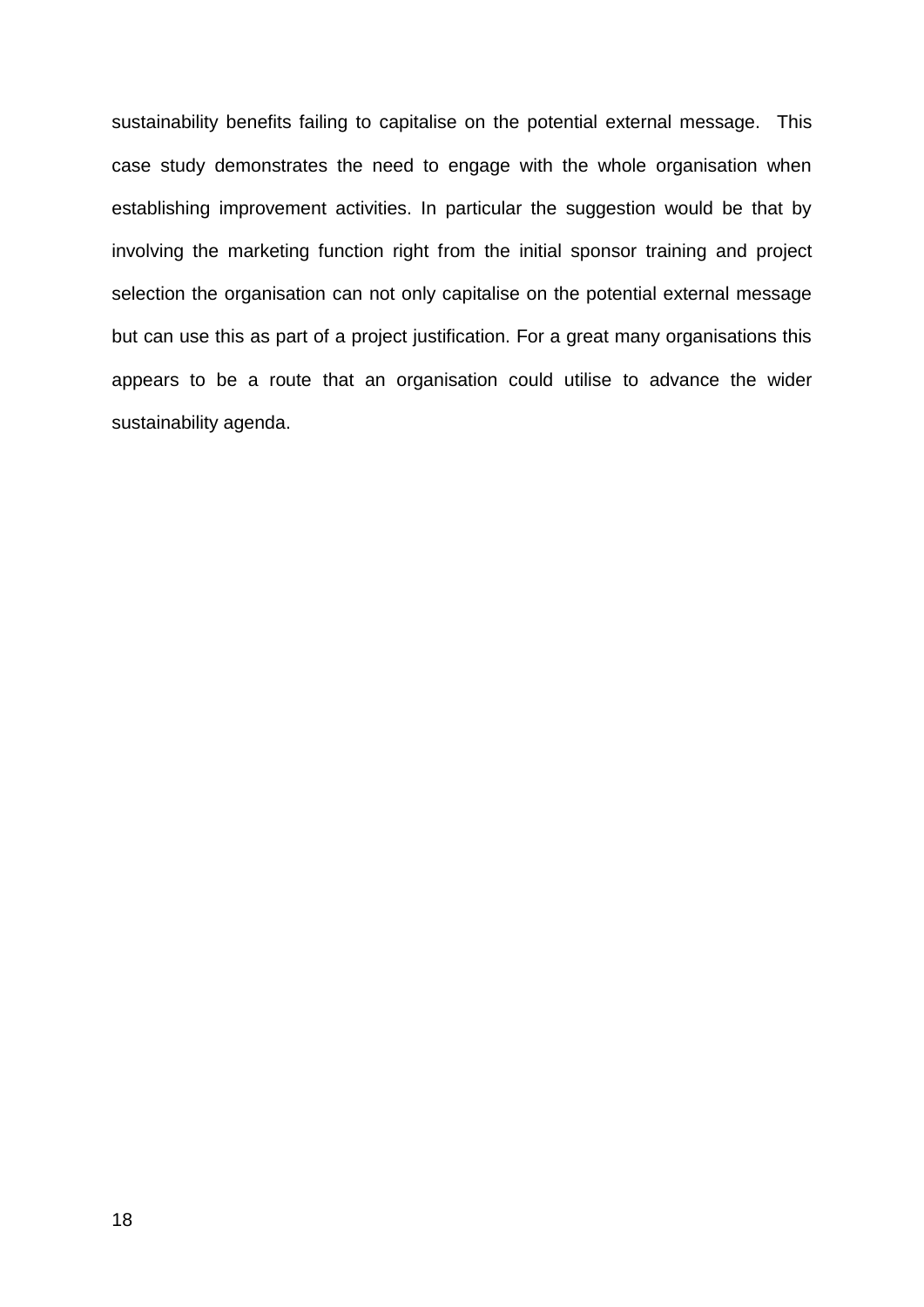#### **References.**

De Koning, H.,Does, R.J.M.M. and Bisgaard, S. (2008) *Lean Six Sigma in financial services***,** Int. J. Six Sigma and Competitive Advantage, Vol. 4, No. 1, pp.1–17.

George M, Rowlands D, Kastle B, (2003) *What is Lean Six Sigma?* New York, McGraw-Hill

HMRC (2013), A General Guide to Landfill Tax, (online) available at [http://customs.hmrc.gov.uk/channelsPortalWebApp/channelsPortalWebApp.portal?\\_](http://customs.hmrc.gov.uk/channelsPortalWebApp/channelsPortalWebApp.portal?_nfpb=true&_pageLabel=pageLibrary_ShowContent&id=HMCE_CL_000509&propertyType=document#P5_118) [nfpb=true&\\_pageLabel=pageLibrary\\_ShowContent&id=HMCE\\_CL\\_000509&propert](http://customs.hmrc.gov.uk/channelsPortalWebApp/channelsPortalWebApp.portal?_nfpb=true&_pageLabel=pageLibrary_ShowContent&id=HMCE_CL_000509&propertyType=document#P5_118) [yType=document#P5\\_118](http://customs.hmrc.gov.uk/channelsPortalWebApp/channelsPortalWebApp.portal?_nfpb=true&_pageLabel=pageLibrary_ShowContent&id=HMCE_CL_000509&propertyType=document#P5_118) (accessed August 2013)

Holland T.(2013) *M&S is first major retailer to become carbon neutral* (online) available at [http://www.retail-week.com/sectors/department-stores/ms-is-first-major](http://www.retail-week.com/sectors/department-stores/ms-is-first-major-retailer-to-become-carbon-neutral/5037377.article)[retailer-to-become-carbon-neutral/5037377.article](http://www.retail-week.com/sectors/department-stores/ms-is-first-major-retailer-to-become-carbon-neutral/5037377.article) (accessed August 2013)

Jithendran Kokkranikal, Jiju Antony, Erwin Losekoot, Hasib Kosgi (2013) 'Barriers and challenges in the application of Six Sigma in the hospitality industry Some observations and findings' *International Journal of Productivity and Performance Management* Vol. 62 No. 3, 2013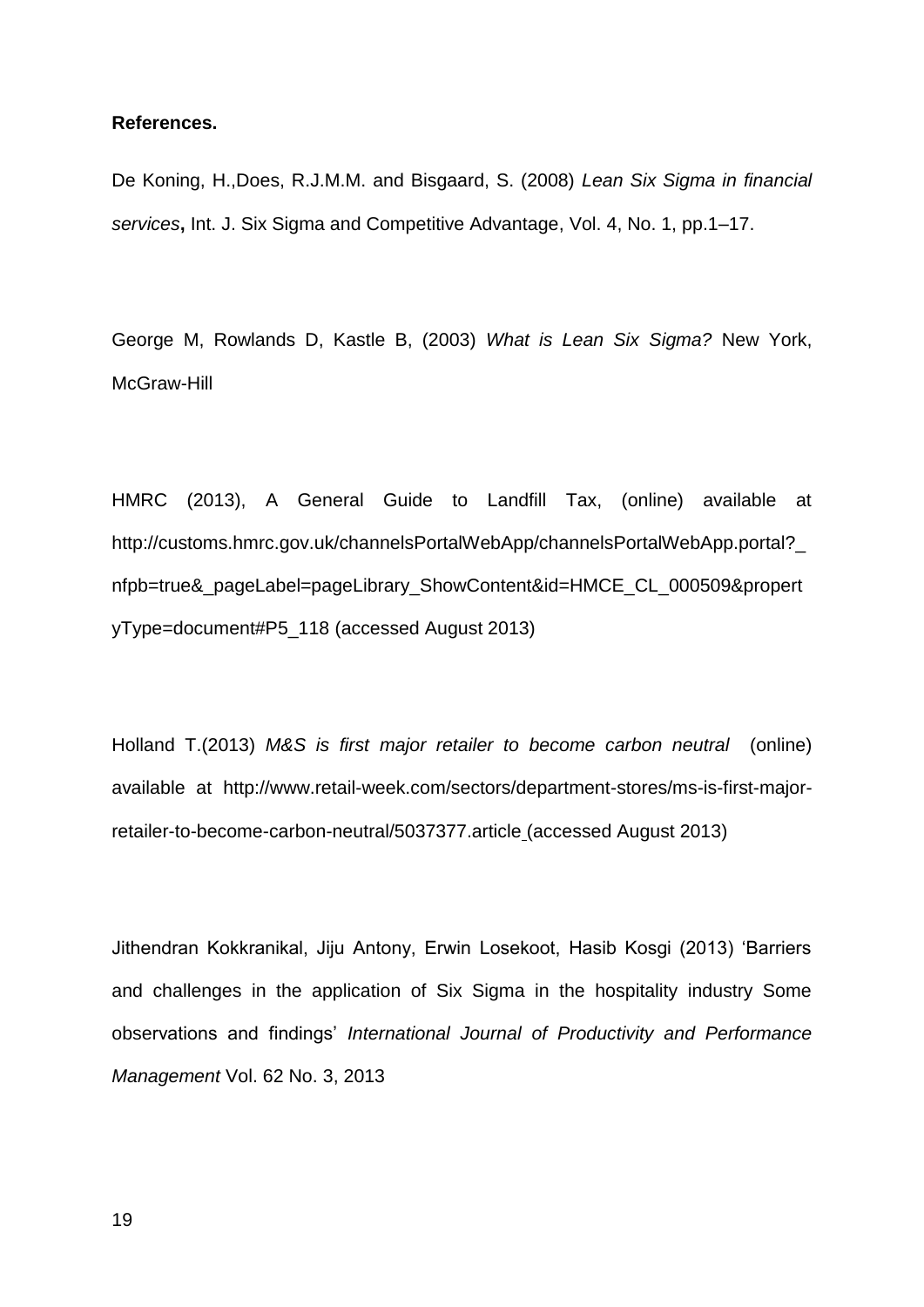Johnson J, Marting K, Saini A, (2012) 'The role of a firm's strategic orientation dimensions in determining market orientation' *Industrial Marketing Management***,** V 41, 4.

Lean Enterprise Institute (2009) *Action plan* (online) available at [http://www.lean.org/WhatsLean/GettingStarted.cfm accessed 9th Aug 2013](http://www.lean.org/WhatsLean/GettingStarted.cfm%20accessed%209th%20Aug%202013)

Liker, J (2004) *The Toyota Way: 14 Management Principles from the World's Greatest Manufacturer***.** McGraw-Hill New York

Mark and Spencer (2013) *The key lessons from the Plan A business case* (online) available at [http://corporate.marksandspencer.com/media/reports\\_publications/2012](http://corporate.marksandspencer.com/media/reports_publications/2012) (accessed August 2013)

[Narver J, Slater S \(1990\)](http://www.sciencedirect.com/science/article/pii/S0019850111001398#bb0420) 'The effect of a market orientation on business profitability' *Journal of Marketing*, 54 (4), pp. 20–35

North A, (2013) *The dark underworld of Bangladesh's clothes industry,* (online) available at <http://www.bbc.co.uk/news/world-asia-22306135> (accessed August 2013)

Ohno T, (1982) *Taiichi Ohno's Workplace Management.* McGraw-Hill New York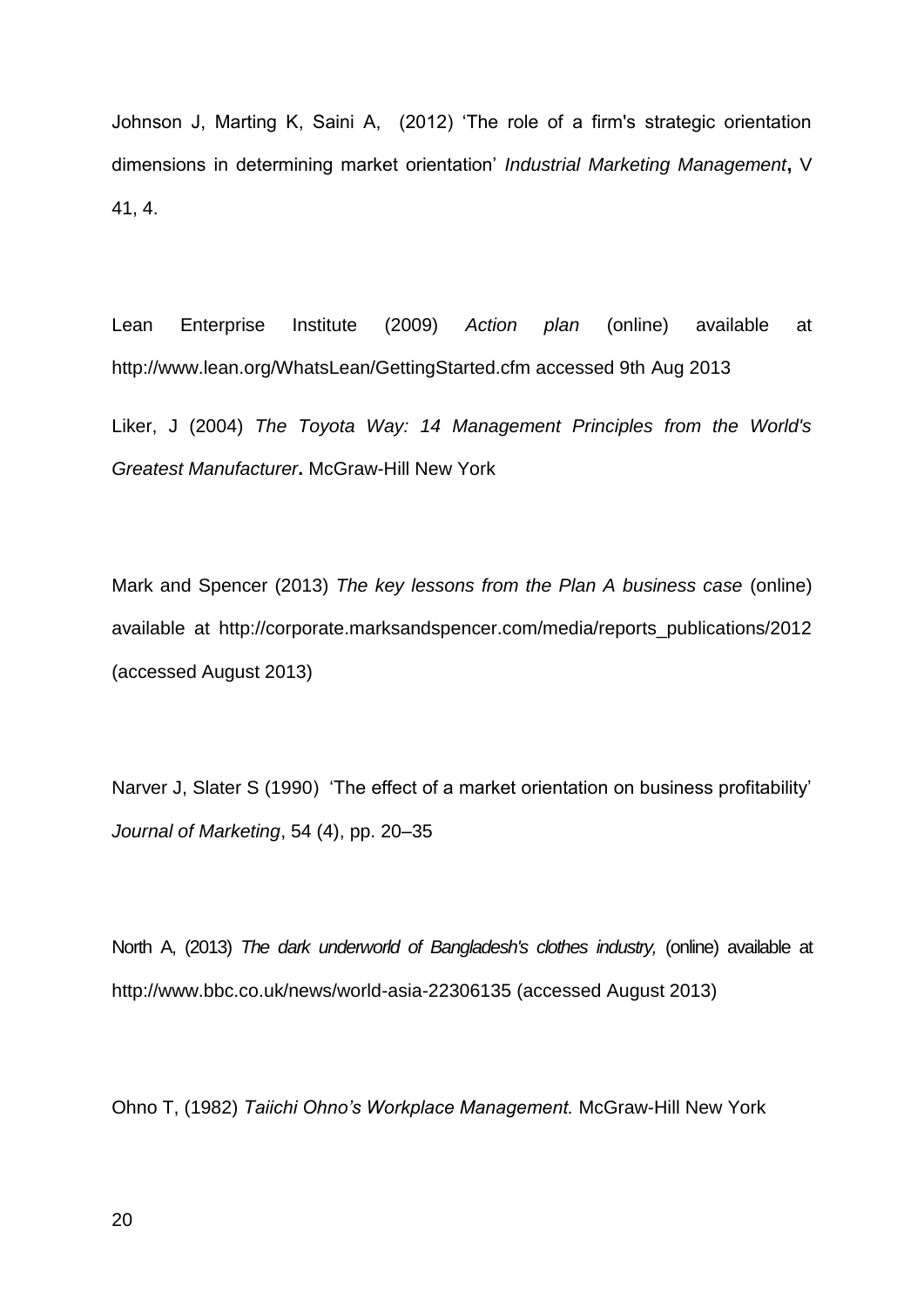Pepper M, Spedding T (2010) 'The evolution of lean Six Sigma' *International Journal of Quality and Reliability Management* Vol. 27 No. 2,

pp. 317-322

Snee R.D, (2010)' Lean Six Sigma – getting better all the time'*. International Journal of Lean Six Sigma*, Vol. 1 Iss: 1, pp.9 – 29

Tuttle T C, Heap J, (2008)' Green productivity: moving the agenda', *International Journal of Productivity and Performance Management*, Vol. 57 Iss: 1, pp.93 – 106

Tuttle, T.C. & Tebo, P (2007) 'The Three Productivities': Achieving Breakthrough Social Value Improvement by Linking Economic, Social and Environmental Productivity'**,** Working Paper Tuttle Group International Annapolis, Maryland

Vijaya Sunder, MM (2013), 'Synergies of Lean Six Sigma', *IUP Journal Of Operations Management*, 12, 1, pp. 21-31

Westwood N and Silvester K,(2007) 'Eliminate NHS losses by adding Lean and some Six Sigma' *Operations Management,* Vol. 33 No 5 pp. 26-30